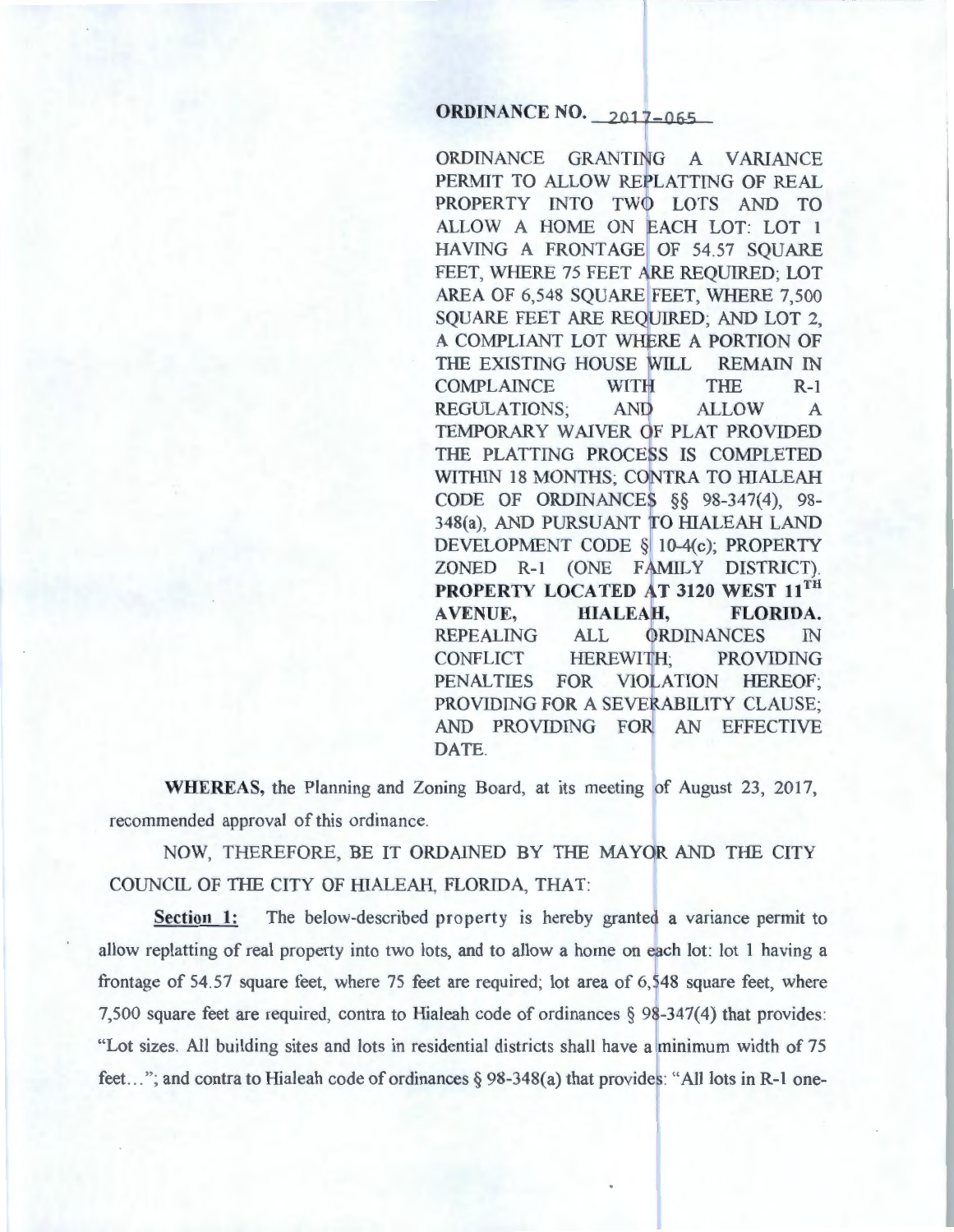family districts and R-2 one- and two-family residential districts shall have at least  $7,500$  square feet in area."; and with lot 2, a compliant lot where the existing house will remain in compliance with the R-1 regulations; and allow a temporary waiver of plat provided the platting process is completed within 18 months pursuant to Hialeah Land Development Code  $\S$  10-4(c) that provides: "waiver of plat. temporary waiver of plat. A temporary waiver of plat is of a limited time duration and may be granted only conditioned on obtaining an approved plat within a reasonable time agreed to by the city."; Property located at 3120 West  $11^{TH}$  Avenue, Hialeah, **Florida,** and legally described as follows:

> The East 120 Feet of the South Half of Tract 8, Amended Plat of Blocks 1 to 12 inclusive of West Hialeah Heights, according to the plat thereof as recorded in Plat Book 28, Page 39, Public Records of Miami-Dade County, Florida.

## **Section 2: Repeal of Ordinances in Conflict.**

All ordinances or parts of ordinances in conflict herewith are hereby repealed to the extent of such conflict.

# **Section 3: Penalties.**

Every person violating any provision of the Code or any ordinance, rule or regulation adopted or issued in pursuance thereof shall be assessed a civil penalty not to exceed \$500.00 within the discretion of the court or administrative tribunal having jurisdiction. Each act of violation and each day upon which any such violation shall occur shall constitute a separate offense. In addition to the penalty prescribed above, the city may pursue other remedies such as abatement of nuisance, injunctive relief, administrative adjudication and revocation of licenses or permits.

#### **Section 4: Severability Clause.**

If any phrase, clause, sentence, paragraph or section of this ordinance shall be declared invalid or unconstitutional by the judgment or decree of a court of competent jurisdiction, such invalidity or unconstitutionality shall not affect any of the remaining phrases, clauses, sentences, paragraphs or sections of this ordinance.

### **Section 5: Effective Date.**

This ordinance shall become effective when passed by the City Council and signed by the Mayor or at the next regularly scheduled City Council meeting, if the Mayor's signature is withheld or if the City Council overrides the Mayor's veto.